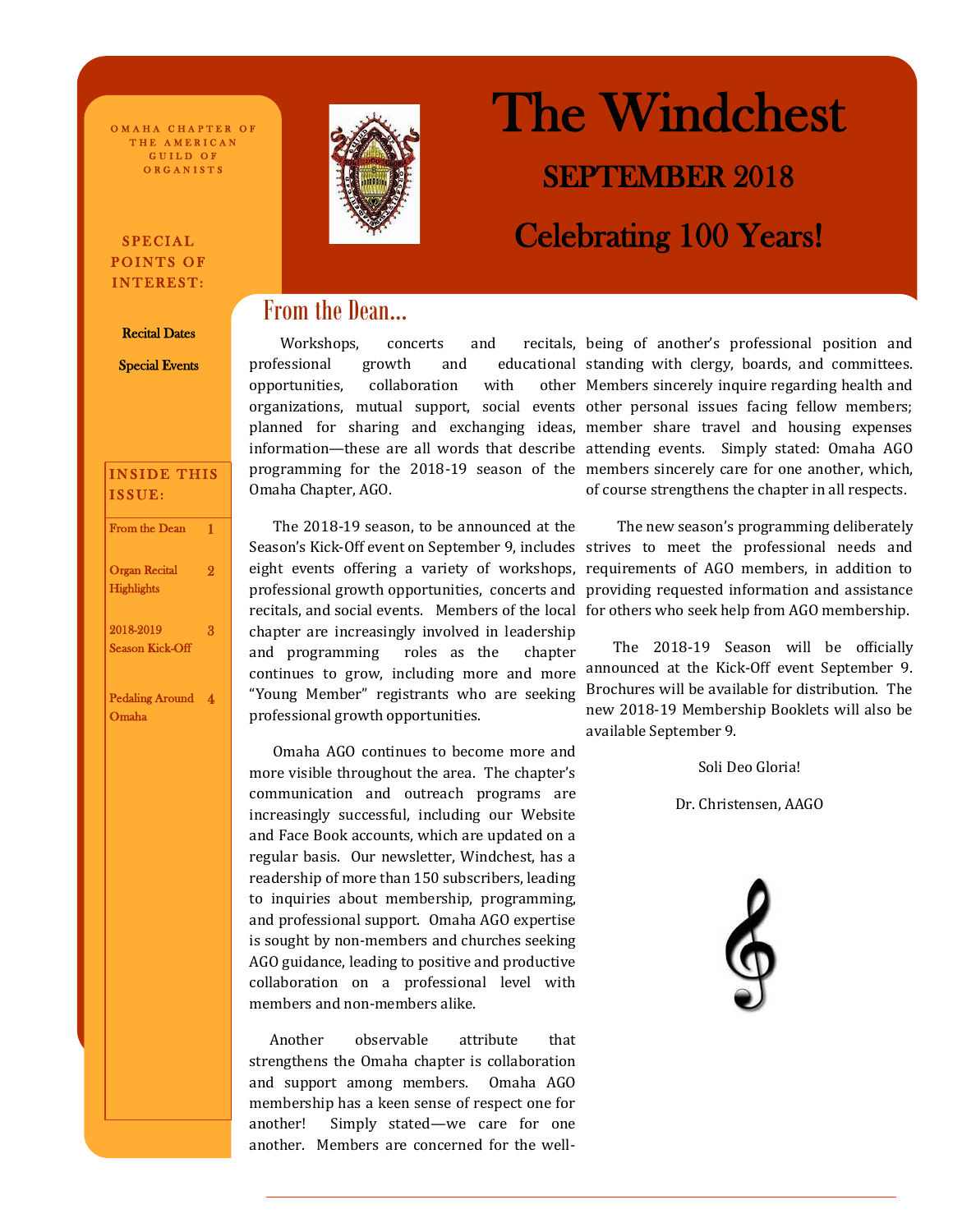# MANNING STUDENT ORGAN RECITAL

NAMES OF STUDENTS ON PHOTO

FRONT ROW, left-right Timothy Conner Brett Allen Nathaneal Conner BACK ROW, left-right Emma Milbrath Shelby Underwood Jeremiah Bolin Tyler Helfert Mary Milbrath Timothy Pobanz



Dr. Christensen

 Pictured above are nine of twelve organ students of Dr. Christensen who presented an organ recital at Zion Lutheran Church in Manning, Iowa on Sunday, August 19. The program was presented as an opportunity to hear and support the "Organists of the Future." (The organ in the Manning church is a II/25 1966 Casavant, maintained by the Dobson Company, Lake City, Iowa.)

 Of the nine students who played, four are "Young Organist" members of the AGO, Omaha Chapter. Of the nine, seven are teen-agers; two are in their twenties.

 One student, Timothy Conner, earned the SPC as a twelve year old; now a 13 year old, Timothy has successfully completed Part I of the CAGO exam, preparing to take Part II this fall. The other three new "Young Organist" members, Jeremiah Bolin, Tyler Helfert and Timothy Pobanz, plan to earn the SPC within a year.

 Virtually all of these students contribute to music leadership in Catholic or Lutheran worship. Three accompany full services; two accompany occasional hymns; all play prelude and offering music on occasion.

 These students represent a rather wide area, including Ames, Des Moines, Sac City, Manning and Council Bluffs in Iowa; and Eagle and Omaha in Nebraska.

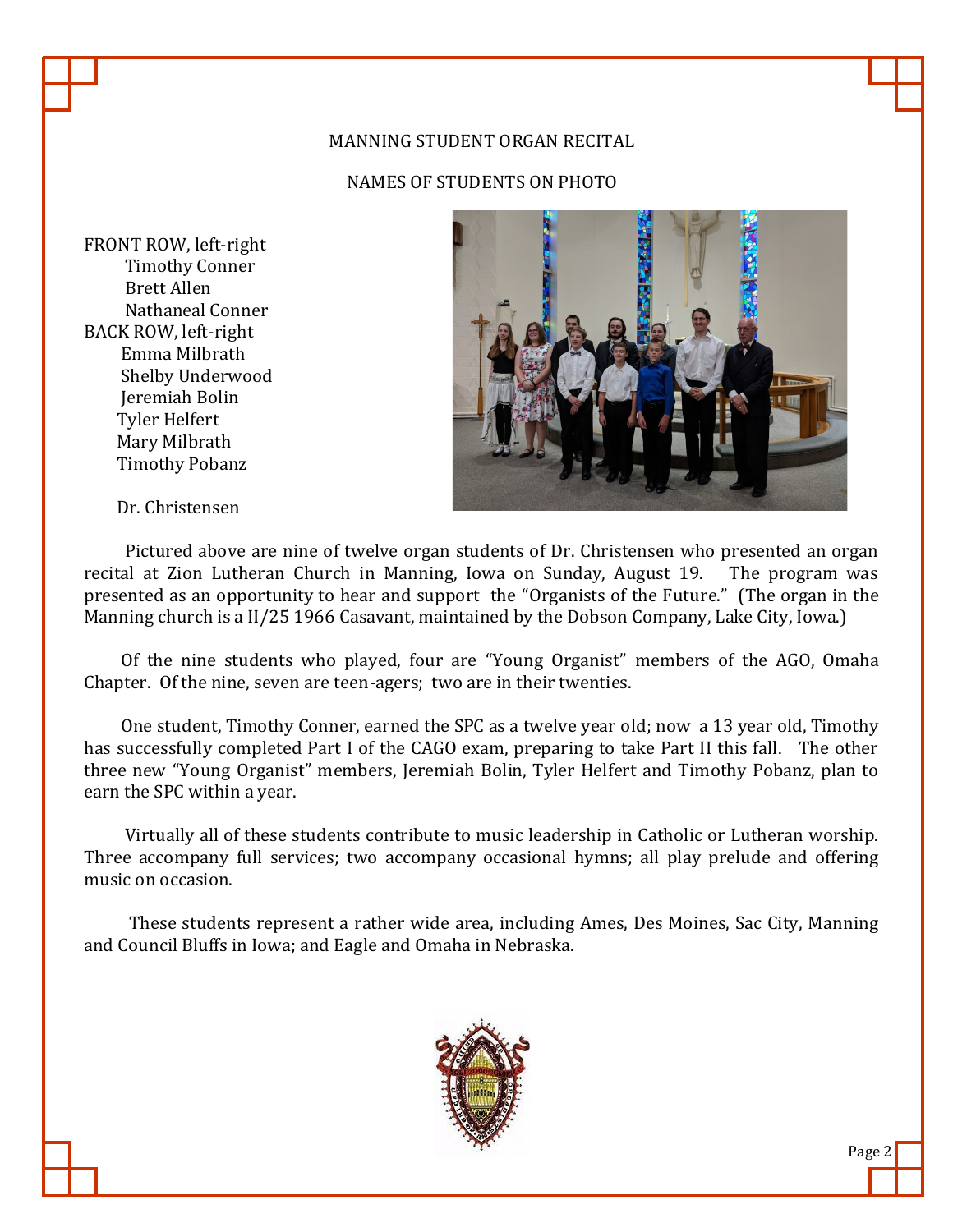**P A G E 3**

# **Omaha Chapter AGO Kick-Off**

န္တ

September 9, 2018 5:00 p.m.

Omaha Chapter AGO Kick-Off

Dear Omaha AGO Members and Friends,

This is an official invitation:

WHAT: 2018-19 Season Kick-Off event WHO: Members of Omaha AGO and Friends WHEN: Sunday, September 9, 5:00-7:00 p.m. WHERE: 170 Nicholas Street, Council Bluffs WHY: Supper; Program; Fellowship; Door Prizes NOTE: Supper and program are out-of-doors. Parking is available on Nicholas Street and in St. Paul's parking lot, 239 Frank Street. Seating at tables on patio can be reached without steps from Nicholas Street.

This is an invitation for each of you to attend the Kick-Off event for the 2018-19 Season of the Omaha Chapter, AGO. Host is J Gordon Christensen, ("Dr. C.") chapter dean, planning to provide the catered meal for everyone. The program will be presented by Dr. Karen Black, new councilor for the North Central Region, AGO. Dr. Black is on the staff of Wartburg College, Waverly, Iowa, and was recently elected to the councilor position of North Central Region, AGO. New 2018-19 Membership Booklets will be available; the 2018-19 Season will be announced, including brochures--and door prizes, which include one registration fee for the 2019 North Central Regional Convention in Milwaukee, June 16-19, 2019.

Please RSVP to: [mrc@chase3000.com;](mailto:mrc@chase3000.com) or (712) 352-0298 by September 5.

Peace and good will. Psalm 100

Sincerely yours,

J Gordon Christensen, Dean Omaha Chapter, AGO





I

*Dr. Karen Black, DM*